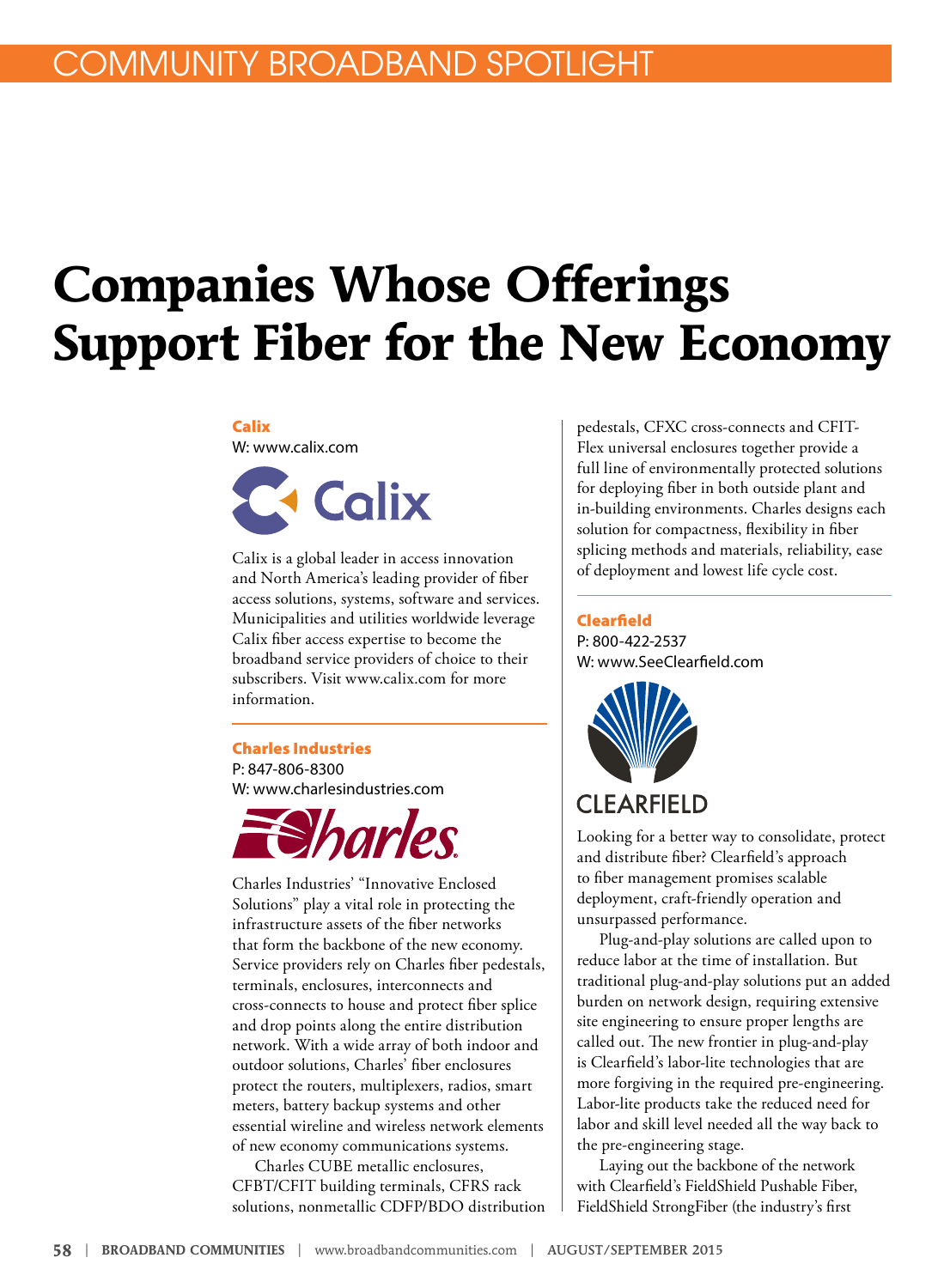900um OSP drop cable) and with preterminated, fieldassembled (not spliced) connectors, simplifies and speeds up fiber installations and maintenance. The need for slack storage, the nemesis of traditional plug-and-play technology, is minimized. Instead of taking a week or more, services can now be turned up very quickly, often in a few days, using unspecialized labor. This means service providers can start generating revenue immediately instead of waiting for the traditionally long installation cycle to be completed

#### Corning

P: 607-974-9000 W: [www.corning.com](http://www.corning.com) 

## **CORNING**

Drawing on more than 160 years of materials science and process engineering knowledge, Corning creates and makes keystone components that enable high-technology systems for consumer electronics, mobile emissions control, telecommunications and life sciences. Corning Optical Communications, part of Corning's telecommunications segment, is a leading manufacturer of fiber optic communications system solutions for voice, data and video network applications worldwide. We offer the broadest range of end-to-end fiber optic and copper product solutions for telecommunications networks while also providing network design and installation services.

#### COS Systems

P: 800-562-1730 W: [www.cossystems.com](http://www.cossystems.com)



COS Systems' cloud-hosted software helps deployers plan, deploy and manage modern broadband networks that deliver services from one or more providers. COS Service Zones is a demand aggregation tool that enables network builders to identify grassroots interest in better broadband, spread awareness of their projects and presell Internet connections using a fiberhood approach. COS Business Engine is a BSS/ OSS suite for managing and operating gigabit fiber networks. It enables network operators to easily market and offer services from multiple providers in an online marketplace. COS clients include private Internet service providers and

operators, public-private partnerships, municipalities, utilities and housing cooperatives in the United States, Sweden and South Africa. In the last year, COS Systems has rapidly expanded its customer base, mainly in the United States, where multiple customers are now running or preparing to launch COS Service Zones campaigns. Privately held COS Systems is headquartered in Umea, Sweden, and has U.S. headquarters in New York City.

#### DrayTek

P: 1-214-461-0149 W: www.draytek.com W: www.draytekusa.com

Dray Tek

DrayTek provides unified management software for managed service providers that deploy Vigor routers for offices and professionals using FTTx. The versatile management software can help assure business continuity.

#### ex2 Technology, LLC P: 844-392-2872 W: ex2technology.com



Our company delivers multifaceted solutions and services to your network project with greater efficiency, less cost and a streamlined acquisition process. We specialize in financing, designing, installing and maintaining robust broadband, intelligent transportation and critical infrastructure networks for government agencies, consortiums and public/private partnerships (P3). Our business is a single-source solutions provider for communities and public agencies seeking to build or enhance their intelligent infrastructure.

Simply put, we're a network design/build firm that brings financing options and creative funding alternatives to the partnership. Our philosophy is that completing your project and maintaining it for the long haul is just as important as finding a way to fund it.

By connecting public agencies and communities to the gigabit world, we foster economic development, advanced communications, improved interoperability and public safety, innovative telehealth and enriched education. Our team has the extensive knowledge, ability and industry expertise to provide an unprecedented single-source solution. We'll deliver tomorrow's next-generation networks.